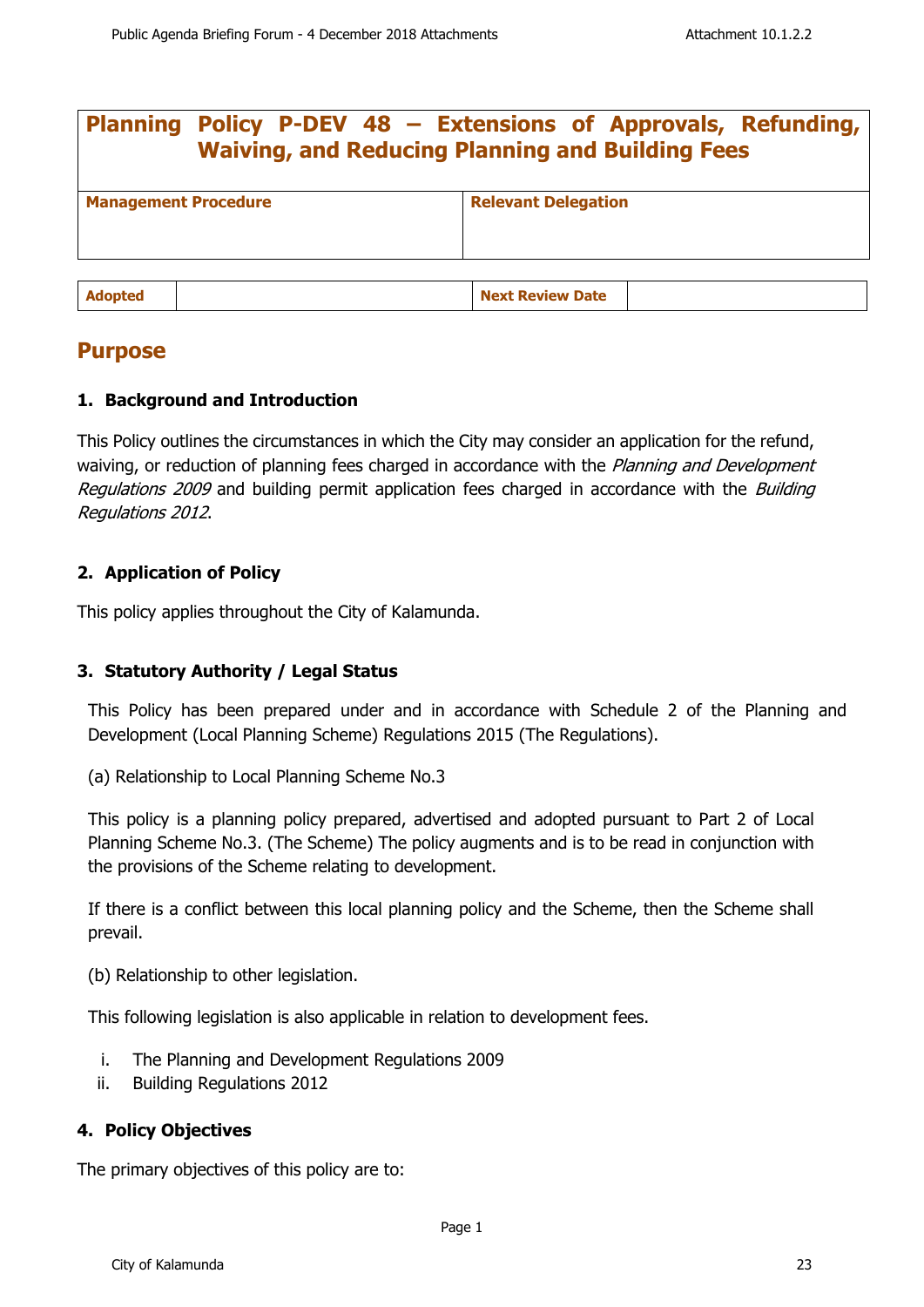- a) Provide guidance on situations where the City may consider a reduction in development application fees; and
- b) Provide guidance on situations where the City may consider the extension of a development approval previously granted by the City of Kalamunda.

# **Policy Statement**

## **1. General Statements**

Council does not consider financial hardship, personal, or family circumstances to be grounds for the waiving or reduction of development fees.

Building and Planning fees will not be waived under any circumstances except with the approval of the Chief Executive Officer.

City statutory building or demolition permit application fees will not be charged for City works on City buildings.

# **2. Reduction of Planning Application Fees**

An application for a reduction of a maximum of 50% of planning fees may be applied for on developments with a total cost of less than \$2 million under the following circumstances:

a) Where a development is of less than \$50,000 in value and the application is, in the opinion of the Manager Approval Services, similar to a previous application determined during the preceding two (2) years to the point where previous assessment work can be significantly contributed to the assessment of the new application.

OR

b) Where the applicant is a 'not-for-profit' organisation and has obtained an income tax exemption status from the Australian Taxation Office.

OR

- c) Where the application relates to development of a property listed on the City's Local Municipal Heritage Inventory or State Heritage List, provided that:
	- i. The proposed development would not otherwise require a development application if it were a property not listed on the Heritage List; or
	- ii. The sole purpose of the proposed development is to restore or conserve the heritage attributes of a building of heritage significance and/or site; or
	- iii. Where the proposed development consists solely of the demolition of non-original fabric and which has no adverse impact on the heritage significance associated with the place; or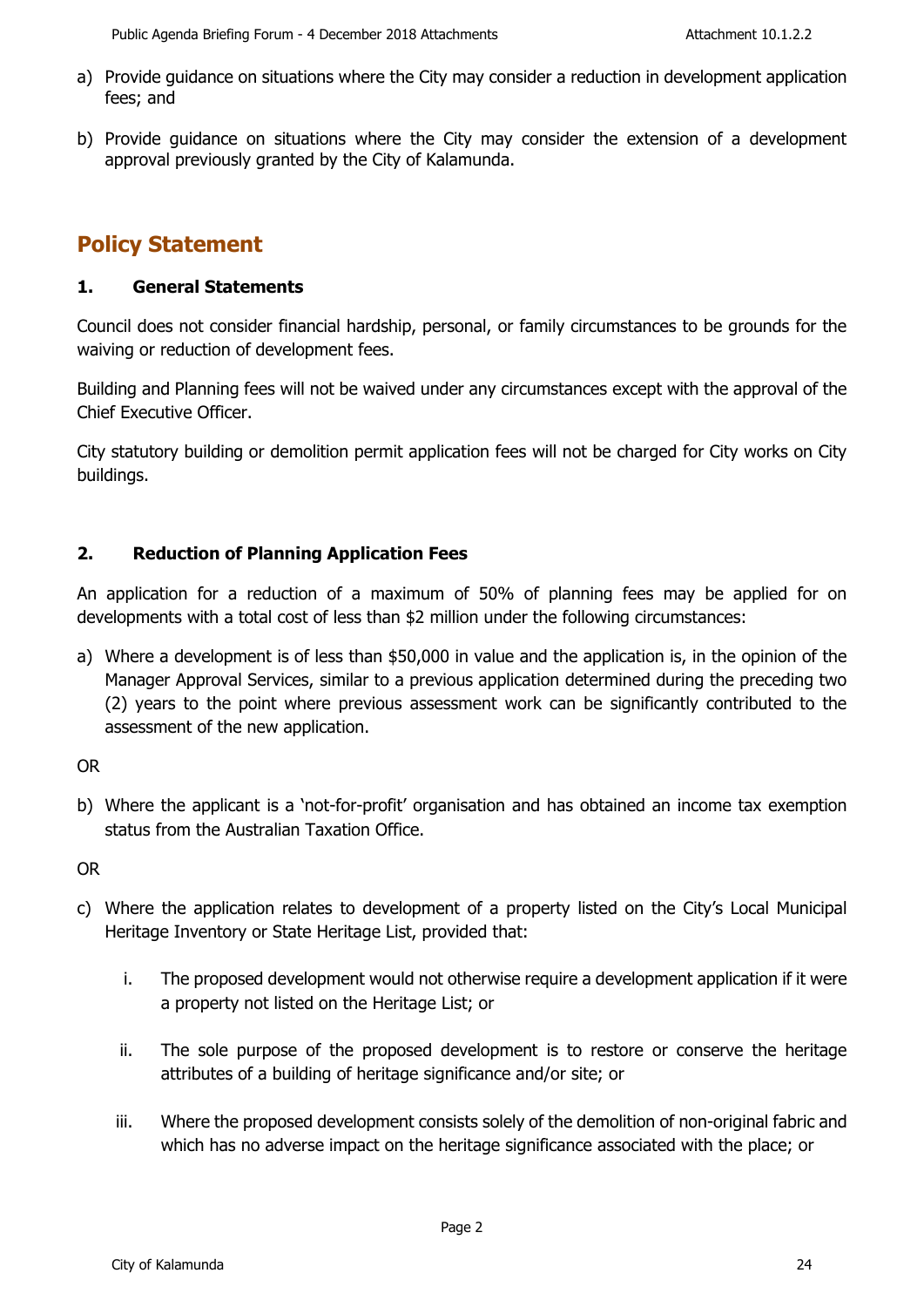iv. The development application involves partial demolition which has no adverse impact on the heritage significance associated with the heritage listed place.

Where an application for a fee reduction is made under b) or c) above, the applicant will be required to provide sufficient evidence at the time of submitting the request.

# **3. Refund of Planning Fees**

The City will consider a written request for the refund of planning fees where the application is withdrawn prior to a determination being issued only in the following circumstances:

- a) Where, in the opinion of the Manager Approval Services, no assessment work has been undertaken by the City and the application is subsequently withdrawn within seven (7) days of the date of application, up to 90% of the application fee may be refunded.
- b) Where assessment work has been commenced by the City, a refund of 50% of the application fee may be approved where:
	- i. The application has not been advertised; and
	- ii. The application is withdrawn in writing by the applicant within twenty-one (21) days of the lodgement of the application.

The process for refunding or waiving of development application fees has been included as Appendix 1 to this Policy.

Where, in the opinion of the Manager Approval Services, there is no requirement for the issue of an approval to commence development, 100% of the application may be refunded.

# **4. Costs and Expenses**

The City will not waive or reduce costs or expenses that may be charged to an applicant where these are incurred through the provision of a service under regulation 49 (1) of the Planning and Development Regulations 2009 regardless of whether a reduced application fee under Section 3 a), b) or c) has been approved.

# **5. Unauthorised Existing Development**

The reduction or refund of application fees will not under any circumstances apply to applications made under Clause 8.4 of the Scheme where a use or development has already been commenced or carried out unlawfully and the purpose of the application is to render that use or development lawful under the Scheme.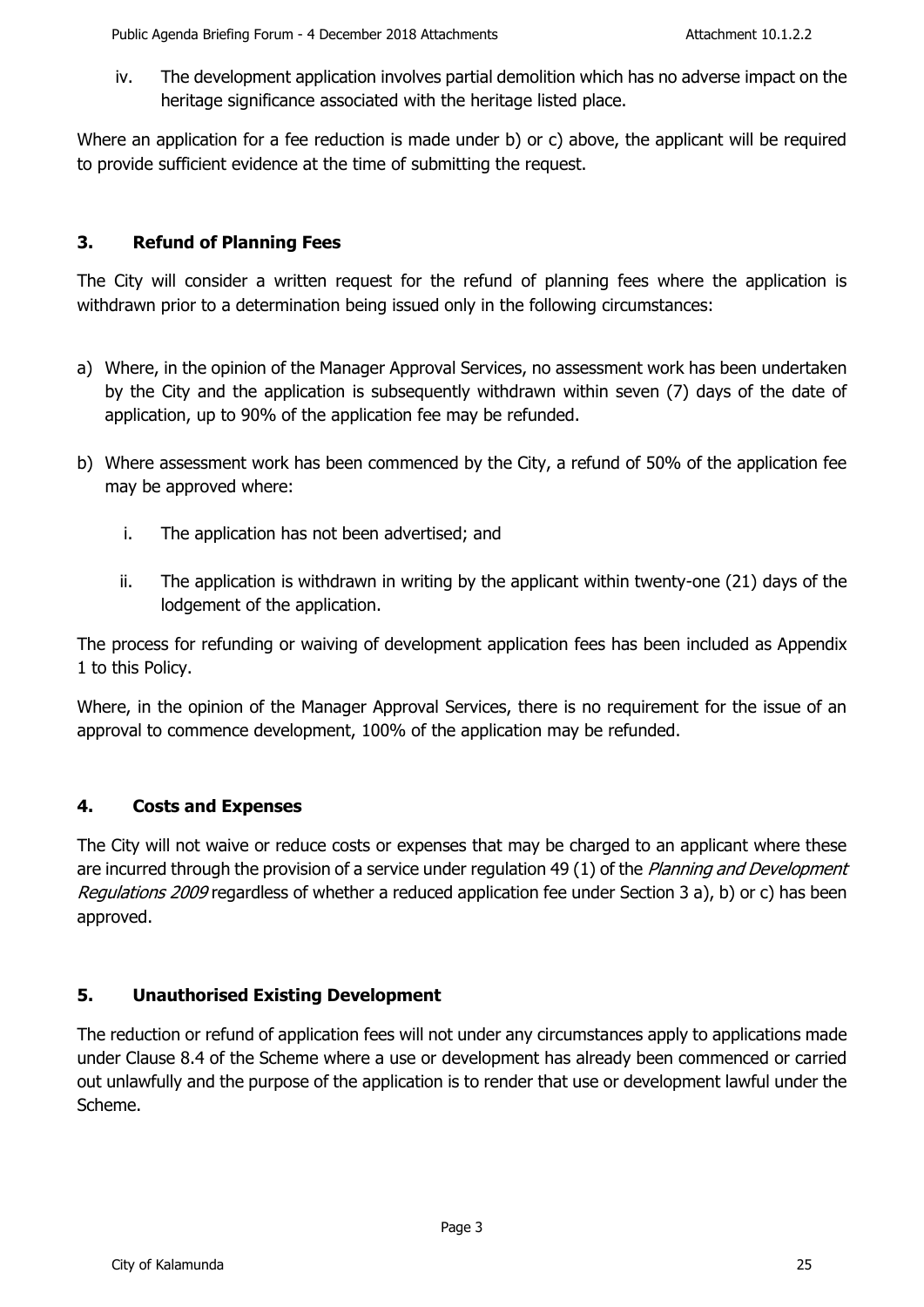# **6. Variations to Development Approvals**

# **Amending or Revoking a Development Approval**

Clause 8.3 of the Scheme states that Council may, upon written application from the owner of the land upon which development approval has been granted, revoke or amend the development approval prior to the commencement of the use or development.

In accordance with the *Planning and Development Regulations 2009* the fee to amend an approved development application shall be 50% of the original application fee, with a minimum fee of \$100 and a maximum fee of \$295.

In determining whether to allow the amendment of development approval, the City will consider whether the nature and extent of the proposed amendment is such that the use or development subject of the approval:

a) Remains, in substance, the same;

OR

b) Is changed so a new and different use or development is proposed.

If the nature and extent of the proposed amendments are such that it is considered that there is a new and different use or development subject of the approval the City may refuse to allow amendment of the development approval. Should an application to amend a development approval be refused by the City nothing in this Policy shall preclude the applicant from lodging, and the City from determining, a new application for development approval for the use or development the subject of the application.

Where an application to amend a development approval is granted a letter will be issued advising the applicant of this. A new approval will not be issued, instead the original development approval (including conditions) will remain operative, subject to any amendments approved by the City.

# **Extension of the Term of a Development Approval**

A request to extend the term of a development approval must be accompanied by the same fee as specified under 'Amending or Revoking a Development Approval' above.

The ability to renew or extend a development approval is provided under Clause 10.6.2 of the Scheme. In considering a request for a renewal or extension of a development approval the City will have regard to Clause 10.2 of the Scheme, as well as the following factors:

- a) Whether the Scheme, Local Planning Policy, or other relevant legislation has changed in a material way since the development approval was granted;
- b) Whether in granting the development approval a discretion was exercised in relation to the Scheme or Policy requirements;

AND

c) Whether a material change has occurred to either the site to which the development approval relates or the surrounding locality since the approval was granted.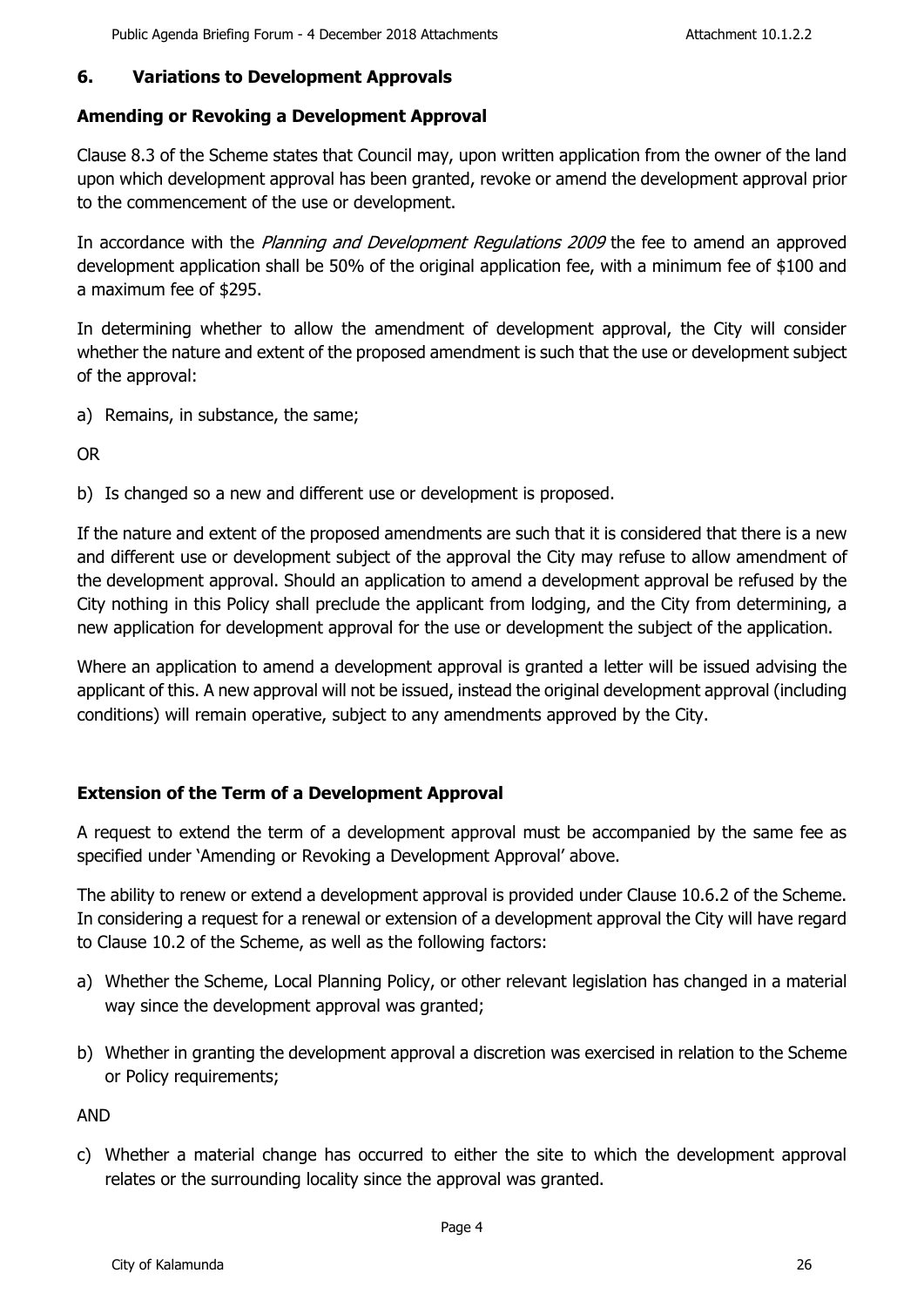An application to extend a development approval must be made prior to the expiration of the original approval period.

Where a renewal is granted, a period of up to a maximum of a further two years will be granted. A letter will be issued to the applicant advising them of this. A new approval will not be issued, instead the original development approval (including conditions) will remain operative, subject to any amendments approved by the City.

# **7. Variations to Building Permits**

The Building Regulations 2012 do not make provisions for a building permit to be transferred to another builder and therefore a change in the building contractor requires the issue of a new permit. The City will impose the minimum building permit application fee(s) only for the issue of a new permit in this circumstance where:

a) Following the receipt of a Notice of Secession, a landowner nominates a new builder to undertake works that had previously been licensed by the City to another builder;

### AND

b) In the opinion of the Principal Building Surveyor, the building plans are identical and the act of producing the licence in the new builder's name is an administration issue only, with no reconsideration of the documents being required.

In all other circumstances, the full fee is required to be paid. The City will not refund the Building Permit Application fees payable for the issue of the original permit.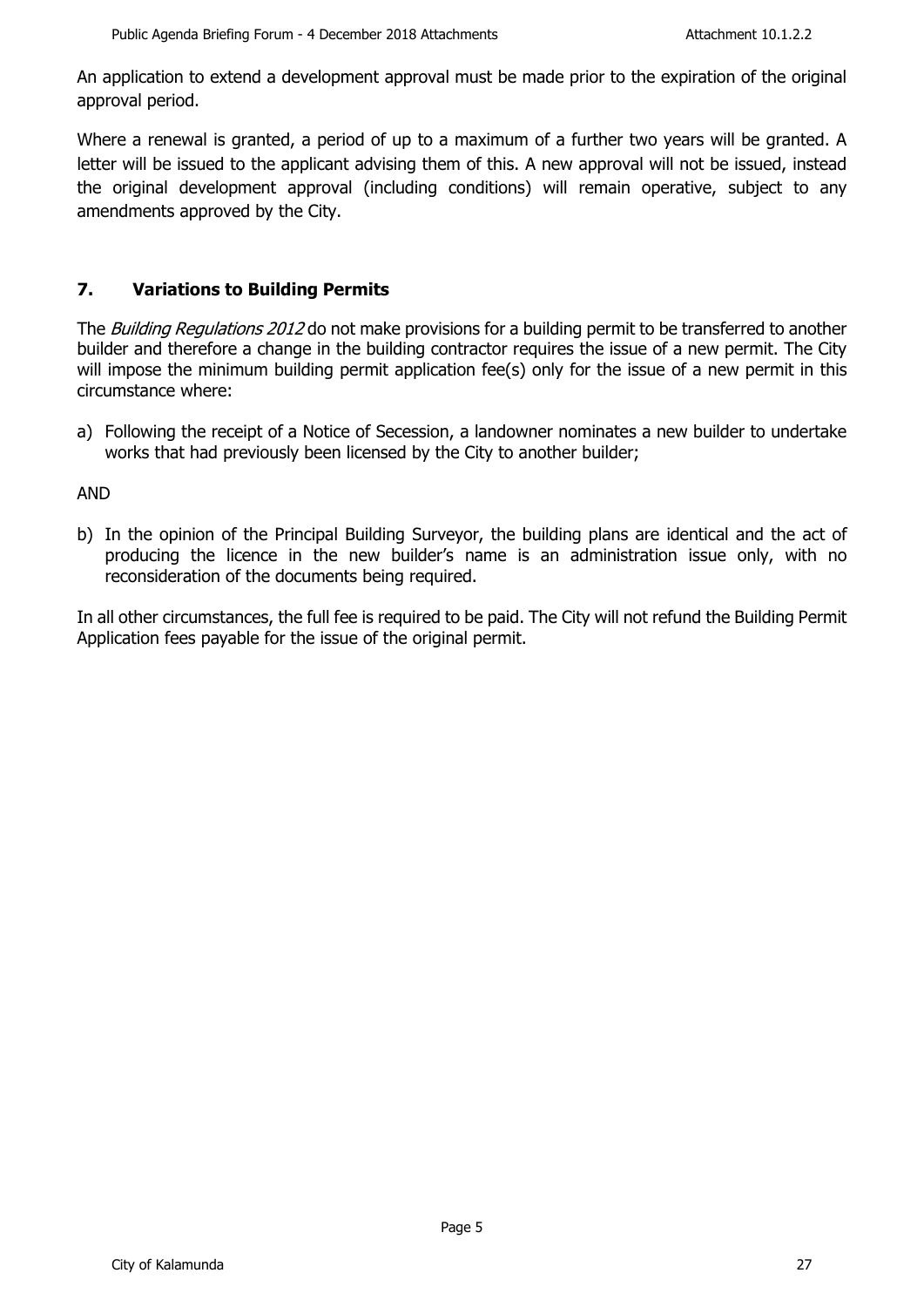# **Appendix 1: Refund or Fee Waiver Process**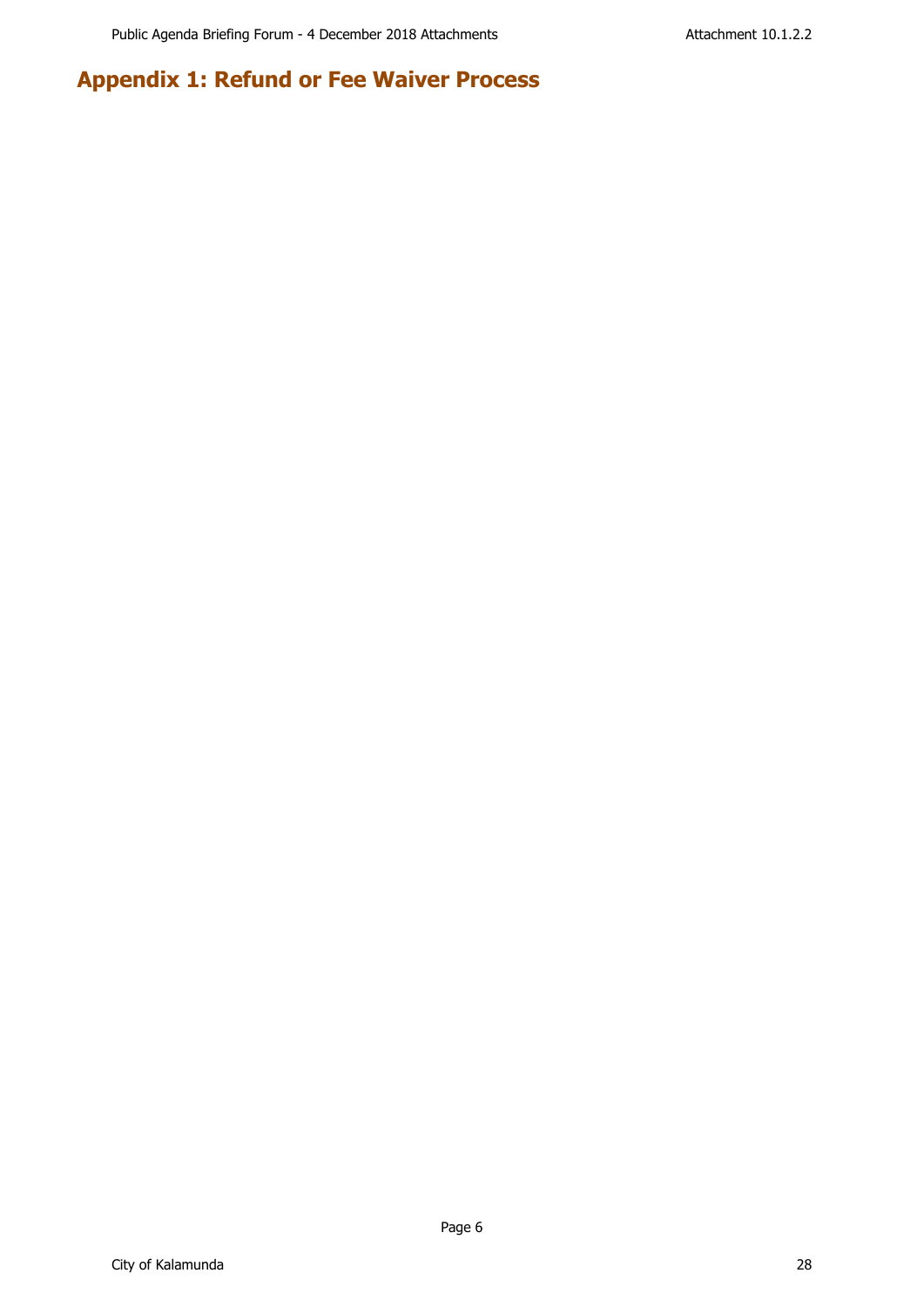

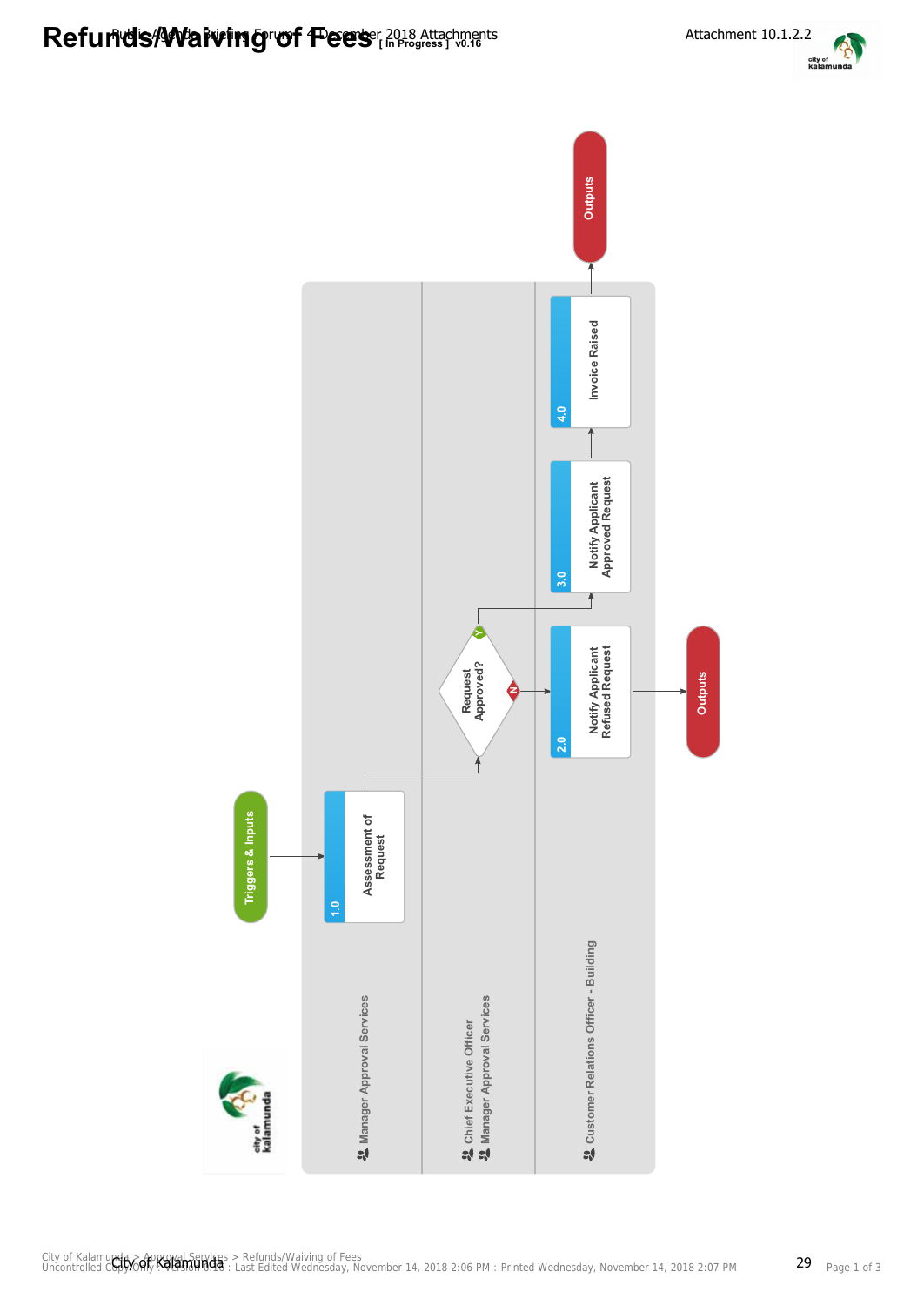# Refunds/Waiving of Fees<sup>2018</sup> Attachments Attachment 10.1.2.2



| <b>Summary</b>                                                                                                                                           |                                                                                                                                                                                                                                          |                                                                                                                                                                    |               |  |                         |
|----------------------------------------------------------------------------------------------------------------------------------------------------------|------------------------------------------------------------------------------------------------------------------------------------------------------------------------------------------------------------------------------------------|--------------------------------------------------------------------------------------------------------------------------------------------------------------------|---------------|--|-------------------------|
| <b>Objective</b>                                                                                                                                         |                                                                                                                                                                                                                                          |                                                                                                                                                                    |               |  |                         |
| To outline the refund and waiver of fee process                                                                                                          |                                                                                                                                                                                                                                          |                                                                                                                                                                    |               |  |                         |
|                                                                                                                                                          | Owner                                                                                                                                                                                                                                    | <b>Luke Harris</b>                                                                                                                                                 |               |  |                         |
|                                                                                                                                                          | <b>Expert</b>                                                                                                                                                                                                                            | <b>Andrew Fowler-Tutt</b>                                                                                                                                          |               |  |                         |
|                                                                                                                                                          | <b>Procedure</b>                                                                                                                                                                                                                         |                                                                                                                                                                    |               |  |                         |
|                                                                                                                                                          |                                                                                                                                                                                                                                          | 1.0 Assessment of Request<br><b>Manager Approval Services</b>                                                                                                      |               |  |                         |
|                                                                                                                                                          |                                                                                                                                                                                                                                          | a Applicant request is assessed in accordance with the City's Local Planning Policy.                                                                               |               |  |                         |
|                                                                                                                                                          |                                                                                                                                                                                                                                          | <b>b</b> Recommendations made regarding whether the application be approved or denied.                                                                             |               |  |                         |
| $\left( 3\right)$<br><b>Request Approved?</b><br><b>Chief Executive Officer, Manager Approval Services</b><br>YES Continue<br>NEXT ACTIVITY<br><b>NO</b> |                                                                                                                                                                                                                                          |                                                                                                                                                                    |               |  |                         |
| 2.0 <sub>1</sub>                                                                                                                                         | <b>Notify Applicant Refused Request</b><br><b>Customer Relations Officer - Building</b><br>a Formal written correspondence to applicant is prepared advising that their request for a refund of waiver of fees has been<br>unsuccessful. |                                                                                                                                                                    |               |  |                         |
| 3.0 <sub>1</sub>                                                                                                                                         |                                                                                                                                                                                                                                          | <b>Notify Applicant Approved Request</b><br><b>Customer Relations Officer - Building</b>                                                                           |               |  |                         |
|                                                                                                                                                          | cessful.                                                                                                                                                                                                                                 | a Formal written correspondence to applicant is prepared advising that their request for a refund of waiver of fees has been suc-                                  |               |  |                         |
|                                                                                                                                                          |                                                                                                                                                                                                                                          | <b>b</b> Request of applicant to provide their account details.                                                                                                    |               |  |                         |
|                                                                                                                                                          |                                                                                                                                                                                                                                          | 4.0 Invoice Raised<br><b>Customer Relations Officer - Building</b><br>a Prepare invoice document.<br><b>b</b> Provide Invoice document to Accounts for processing. |               |  |                         |
|                                                                                                                                                          |                                                                                                                                                                                                                                          |                                                                                                                                                                    |               |  |                         |
|                                                                                                                                                          |                                                                                                                                                                                                                                          | <b>Triggers &amp; Inputs</b>                                                                                                                                       |               |  |                         |
|                                                                                                                                                          | <b>TRIGGERS</b>                                                                                                                                                                                                                          |                                                                                                                                                                    |               |  |                         |
| <b>Starts</b>                                                                                                                                            |                                                                                                                                                                                                                                          | <b>Frequency</b>                                                                                                                                                   | <b>Volume</b> |  |                         |
| Adhoc<br>Desire by Applicant to Waive Fees or Process<br>10 per year<br>Refund                                                                           |                                                                                                                                                                                                                                          |                                                                                                                                                                    |               |  |                         |
|                                                                                                                                                          | <b>INPUTS</b>                                                                                                                                                                                                                            |                                                                                                                                                                    |               |  |                         |
| Input                                                                                                                                                    |                                                                                                                                                                                                                                          | <b>From Process</b>                                                                                                                                                |               |  | <b>How Used</b>         |
|                                                                                                                                                          | Written Request                                                                                                                                                                                                                          | N/A                                                                                                                                                                |               |  | The request is assessed |